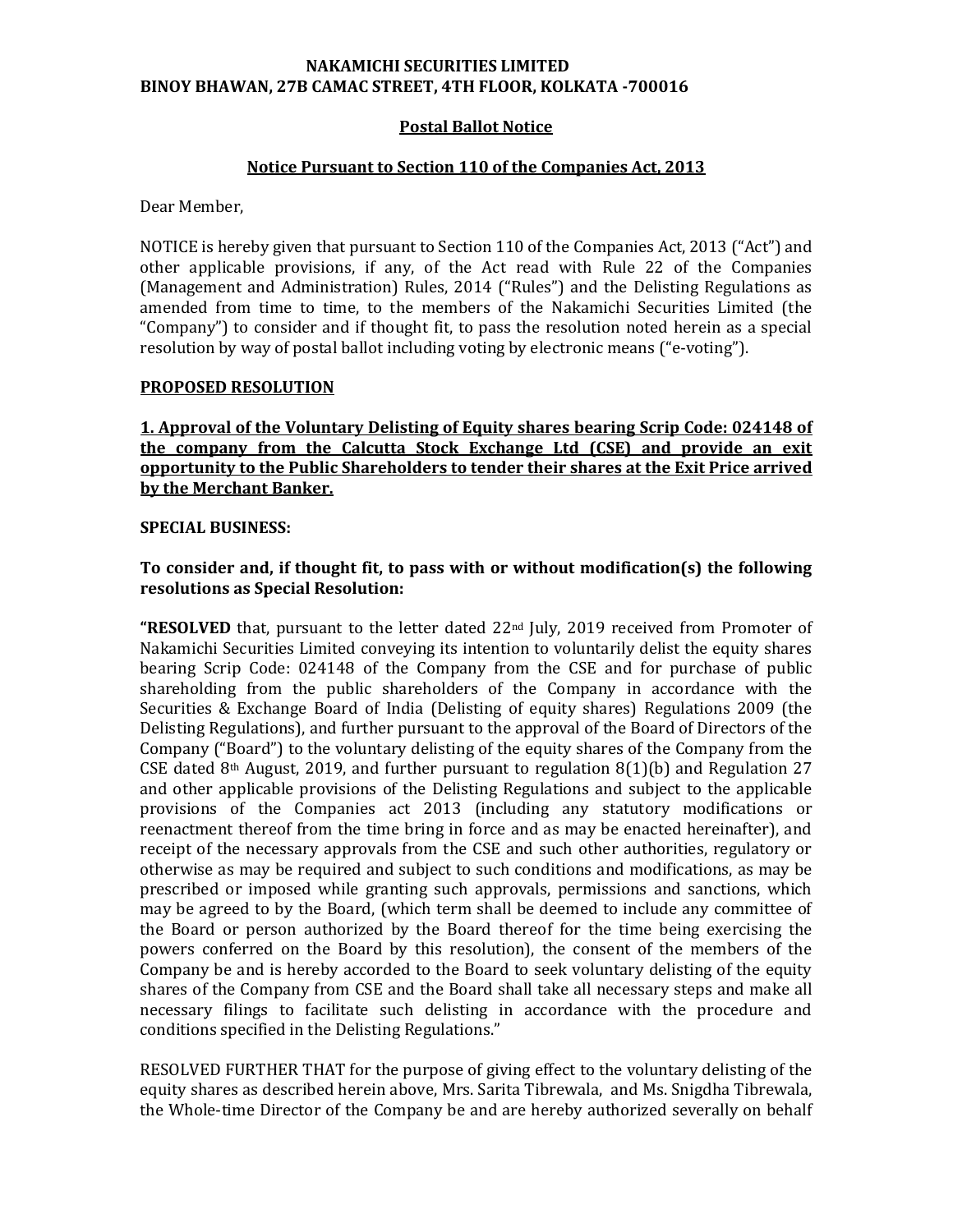of the Company to do all such acts, deeds, matters and things as they may at their discretions deem necessary or desirable for such purpose, including making application to CSE to seek their in principle and final approval for the proposed voluntary delisting of the equity shares of the company and with power on behalf of the Company to settle any questions, difficulties or doubts that may arise in this regard as they may in their absolute discretion deem fit."

By Order of the Board of Directors

Date: 08th August, 2019 Name of Director

(Director)

An Explanatory Statement pursuant to Section 102 of the Act and other applicable provisions of the Act, pertaining to the resolution setting out the material facts and the reasons thereof, in respect of the above said resolution is enclosed herewith. Pursuant to Rule 22(5) of the Rules, the Board of Directors of your Company, at its meeting held on 08th August, 2019, has appointed Mr. Vishal Patodia & Co., as the Scrutinizer to conduct the Postal Ballot and e-voting process in a fair and transparent manner. The Scrutinizer will submit their report to the Chairman after completion of the scrutiny and the result of the voting by postal ballot will be announced on  $21<sup>st</sup>$  September, 2019, at the Registered Office of the Company.

In terms of Section 110 of the Companies Act, 2013, a listed company is required to pass resolution by the Members through Postal Ballot for voluntarily delisting of its shares from the Stock Exchange.

The Members are requested to carefully read the instructions indicated in the Notice and printed overleaf of the Postal Ballot Form and record their assent (for) or dissent (against) in the Postal Ballot Form and return the same, in original duly completed and signed, in the enclosed postage prepaid self-addressed business reply envelope, so as to reach the Scrutinizer, on or before 5:00 P.M. on Thursday, 19th September, 2019. Postal Ballot Forms received after that date will be strictly treated as if a reply from such Member has not been received and will be rejected.

The Voting Rights of the Members shall be reckoned as on  $8<sup>th</sup>$  August, 2019 which is the cut off date.

> By order of the Board For Nakamichi Securities Limited

Place: Kolkata

Date: 08<sup>th</sup> August, Name of the Director

**Encl: 1. Postal Ballot Form and self addressed postal pre-paid envelop**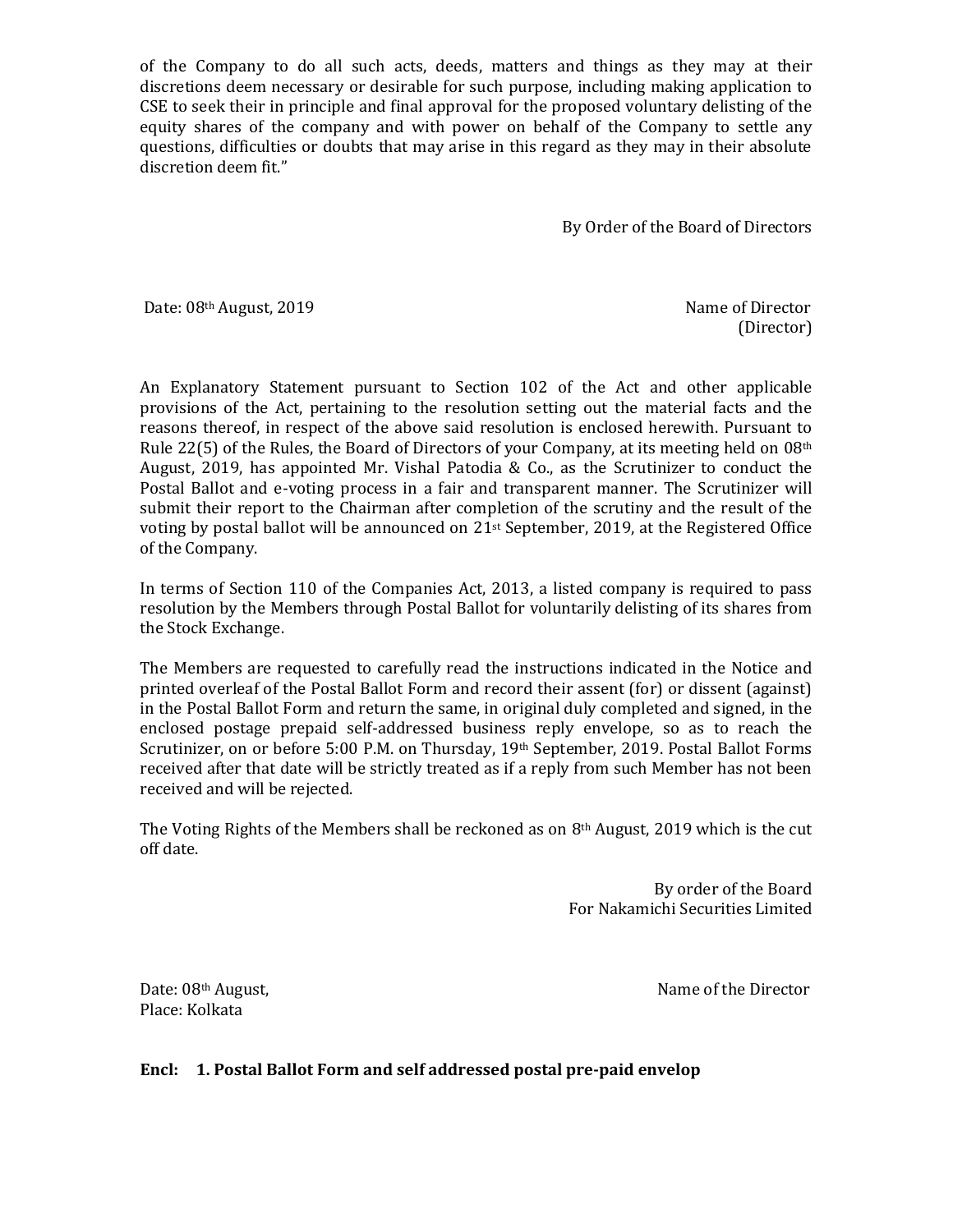### **NOTES**:

- 1. An Explanatory Statement pursuant to the provisions of Section 102 of the Companies Act, 2013 ("Act") setting out material facts relating to the proposed resolution is annexed hereto.
- 2. Shareholders who wish to be present at the time of declaration of the result may do so.
- 3. Voting rights will be reckoned on the paid-up value of shares registered in the name of the Members on 8th August, 2019 (cut-off date). Only those Members whose names are recorded in the Register of Members of the Company or in the Register of Beneficial Owners maintained by the Depositories as on the cut-off date will be entitled to cast their votes by Postal Ballot or e-voting.
- 4. In compliance with the provisions of Sections 108 and 110 of the Act and Rules 20 and 22 of the Companies (Management and Administration) Rules, 2014 ("Rules"), Regulation 44 of the SEBI (Listing Obligations & Disclosure Requirements) Regulations, 2015, the Company is pleased to provide voting by electronic means ("e-voting") facility to the Members, to enable them to cast their votes electronically.
- 5. Members can opt for only one mode of voting i.e. either Postal Ballot Form or e-voting. In case any Member cast his votes both by Postal Ballot and e-voting, the votes cast through e-voting shall prevail and the votes cast through Postal Ballot Form shall be considered invalid.
- 6. The Resolution, if passed by requisite majority, will be deemed to be passed on the last date specified for receipt of duly completed Postal Ballot Form or e-voting i.e. 19th September, 2019.
- 7. A member cannot exercise his vote by proxy on Postal Ballot.
- 8. Members desiring to exercise their vote by physical Postal Ballot are requested to carefully read the instructions printed overleaf on the Postal Ballot Form and return the said Form duly completed and signed, in the enclosed postage prepaid self-addressed business reply envelope to the Scrutinizer, so that it reaches the Scrutinizer not later than by 19th September, 2019. The postage will be borne by the Company. However, envelopes containing Postal Ballot Forms, if sent by courier or registered / speed post or deposited personally at the address given on the self-addressed Business Reply Envelope, at the expense of the Members will also be accepted. If any Postal Ballot Form is received after 5:00 P.M. 19th September, 2019, it will be considered that no reply from the Member has been received. Additionally, please note that the Postal Ballot Forms shall be considered invalid if (i) it is not possible to determine without any doubt the assent or dissent of the Member, and/ or (ii) a competent authority has given directions in writing to the Company to freeze the voting rights of the Member, and/ or (iii) it is defaced or mutilated in such a way that its identity as a genuine form cannot be established; and/ or (iv) the Member has made any amendment to the resolution set out herein or imposed any condition while exercising his vote.
- 9. Members who have received the Postal Ballot Notice by e-mail and who wish to vote through Physical Form may download the Postal Ballot Form attached in the e-mail or from the link www.evoting.nsdl.com or from the Company's website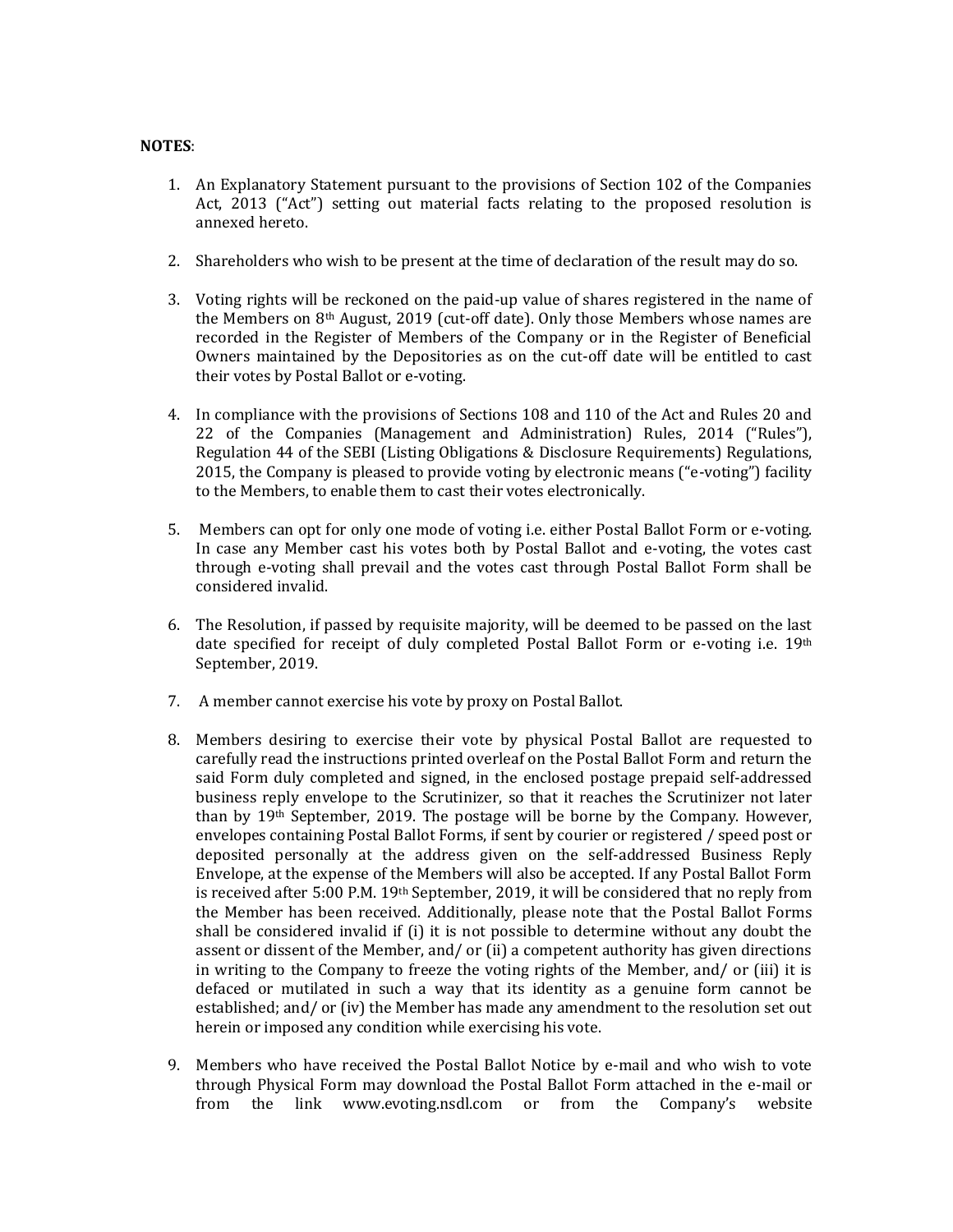<https://www.nakamichi.co.in/> and send the duly completed and signed Postal Ballot Form to the Scrutinizer so as to reach on or before Time 5:00 P.M. 19th September, 2019.

- 10. In case a Member is desirous of obtaining duplicate Postal Ballot Form, the Member may write to the Company at its registered office or download the Postal Ballot Form from the Company's website, <https://www.nakamichi.co.in/>
- 11. Only a shareholder entitled to vote is entitled to exercise his vote through Postal Ballot and a shareholder having no voting rights should treat this Notice as intimation only.
- 12. The Scrutinizer shall, immediately after the conclusion of voting through Postal Ballot, count the votes cast in the presence of at least two witnesses not in the employment of the Company and make, not later than 48 hours of conclusion of voting through Postal Ballot, a consolidated Scrutinizer's report of the total votes cast in favour or against, if any, to the Chairman or any person authorized by him, who shall countersign the same. The Scrutinizer's decision on the validity of a Postal Ballot Form will be final and binding.
- 13. The results declared along with the Scrutinizer's Report shall be displayed at the Registered Office of the Company and placed on the Company's website <https://www.nakamichi.co.in/> immediately after the result is declared. The Company shall simultaneously forward the results to Calcutta Stock Exchange Limited where the shares of the Company are listed.
- 14. Voting through electronic means:

I. In terms of Section 108 of the Companies Act, 2013 read with Rule 20 of the Companies (Management and Administration) Rules, 2014, and Regulation 44(1) of the SEBI (Listing Obligations and Disclosure Requirements) Regulation 2015, the Company has engaged the services of National Securities Depository Limited (NSDL) to provide the facility of electronic voting ('e-voting') in respect of the Resolutions proposed at this Postal Ballot. The Board of Directors of the Company has appointed M/s. Vishal Patodia & Co., as the Scrutinizer for this purpose. The instructions for e-voting are as under:

In case a Member receives an email from NSDL (for members whose email IDs are registered with the Depository Participants):

This is in terms of the overall transaction as per the concerned department in regards to the overall transactional alert as per the overall concerned department

i. Open email and open PDF file viz; the said PDF file contains your USER ID and PASSWORD/PIN for e-voting;

ii. Launch internet browser by typing the following URL: https://www.evoting.nsdl.com/;

iii. Click on Shareholder – Login;

iv. Put user ID and password as initial password/PIN noted in step (i) above. Click Login; v. Password change menu appears. Change the password/PIN with new password of your choice. It is strongly recommended not to share your password with any other person and take utmost care to keep your password confidential;

vi. Home page of e-voting opens. Click on e-voting: Active Voting Cycles;

vii. Select "EVEN" (E-voting Event Number) of Nakamichi Securities Ltd.;

viii. Now you are ready for e-voting as Cast Vote page opens;

ix. Cast your vote by selecting appropriate option and click on "Submit" and also "Confirm" when prompted;

x. Upon confirmation, the message "Vote cast successfully" will be displayed;

xi. Once you have voted on the resolution, you will not be allowed to modify your vote;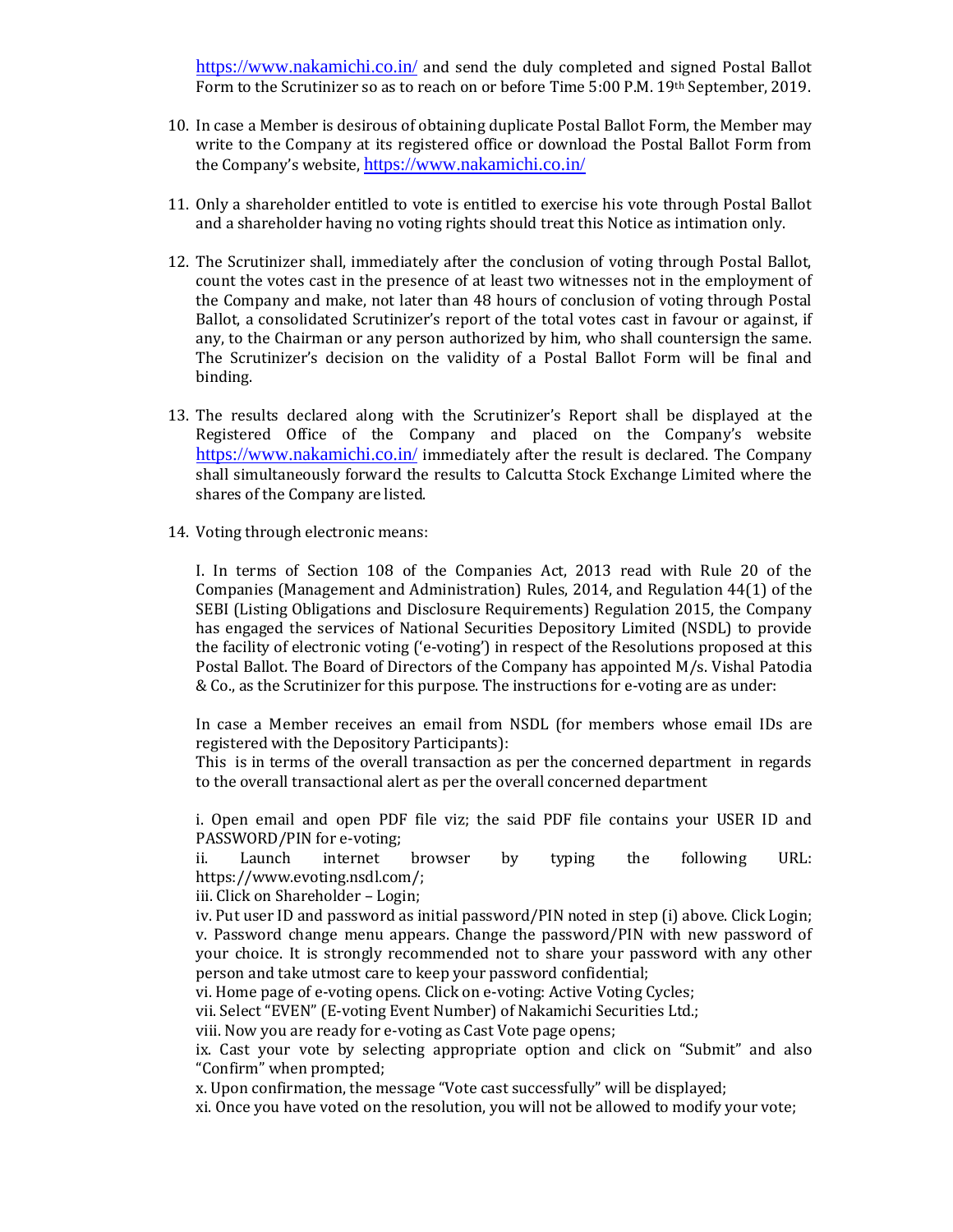xii. Institutional & Corporate Shareholders (i.e. other than individuals, HUF, NRI etc.) are required to send scanned copy (PDF/JPG Format) of the relevant Board Resolution/Authority letter etc. together with attested specimen signature of the duly authorized signatory(ies) who are authorized to vote, to the Scrutinizer through e-mail t[o patodiavishal@gmail.com;](mailto:patodiavishal@gmail.com)

B. In case a Member receives physical copy of the Notice of AGM (for members whose email IDs are not registered with the Depository Participants or requesting physical copy):

i) Initial password is provided as below/at the bottom of the Attendance Slip for the Postal Ballot:

EVEN (E Voting Event Number) USER ID PASSWORD/PIN

ii) Please follow all steps from Sl. No. (ii) to Sr. No. (xii) above, to cast vote.

II. In case of any queries, you may refer the Frequently Asked Questions (FAQs) for Shareholders and e-voting user manual for Shareholders available at the Downloads section of www.evoting.nsdl.com.

III. If you are already registered with NSDL for e-voting then you can use your existing user ID and password/PIN for casting your vote.

IV. You can also update your mobile number and e-mail id in the user profile details of the folio which may be used for sending future communication(s).

V. The e-voting period commences on 26th September, 2018 at 09:00 a.m. and ends on 28th September, 2018 at 5.00 p.m. During this period members' of the Company, holding shares either in physical form or in dematerialized form, as on the cut-off date of September 22nd, 2018, may cast their vote electronically in the manner and process set out herein above. The e-voting module shall be disabled by NSDL for voting thereafter. Once the vote on a resolution is cast by the member, the member shall not be allowed to change it subsequently.

VI. The voting rights of members shall be in proportion to their shares of the paid up equity share capital of the Company as on the cut-off date of September 22nd, 2018.

VII. Mr. Vishal Patodia has been appointed as the Scrutinizer to scrutinize the postal ballot and e-voting process in a fair and transparent manner.

VIII. The Scrutinizer shall within a period not exceeding three (3) working days from the conclusion of the e-voting period unblock the votes in the presence of at least two (2) witnesses not in the employment of the Company and make a Scrutinizer's Report of the votes cast in favour or against, if any, forthwith to the Chairman of the Company.

- 15. In case of those Members, who do not have access to e-voting facility, they can use the assent/dissent form sent herewith or can be downloaded from our website www.nakamichi.co.in and convey their assent/dissent to each one of the items of business to be transacted at the ensuing Postal Ballot and send the form to reach Mr. Vishal Patodia, Scrutinizer appointed by the Company at the registered office of the Company on or before 19th September, 2019 (05:00 p.m).
- 16. Members can choose only one of the two options, namely e-voting or voting through physical assent/dissent form. In case the votes are casted through both the formats, then votes casted through e-voting shall stand cancelled and those votes casted through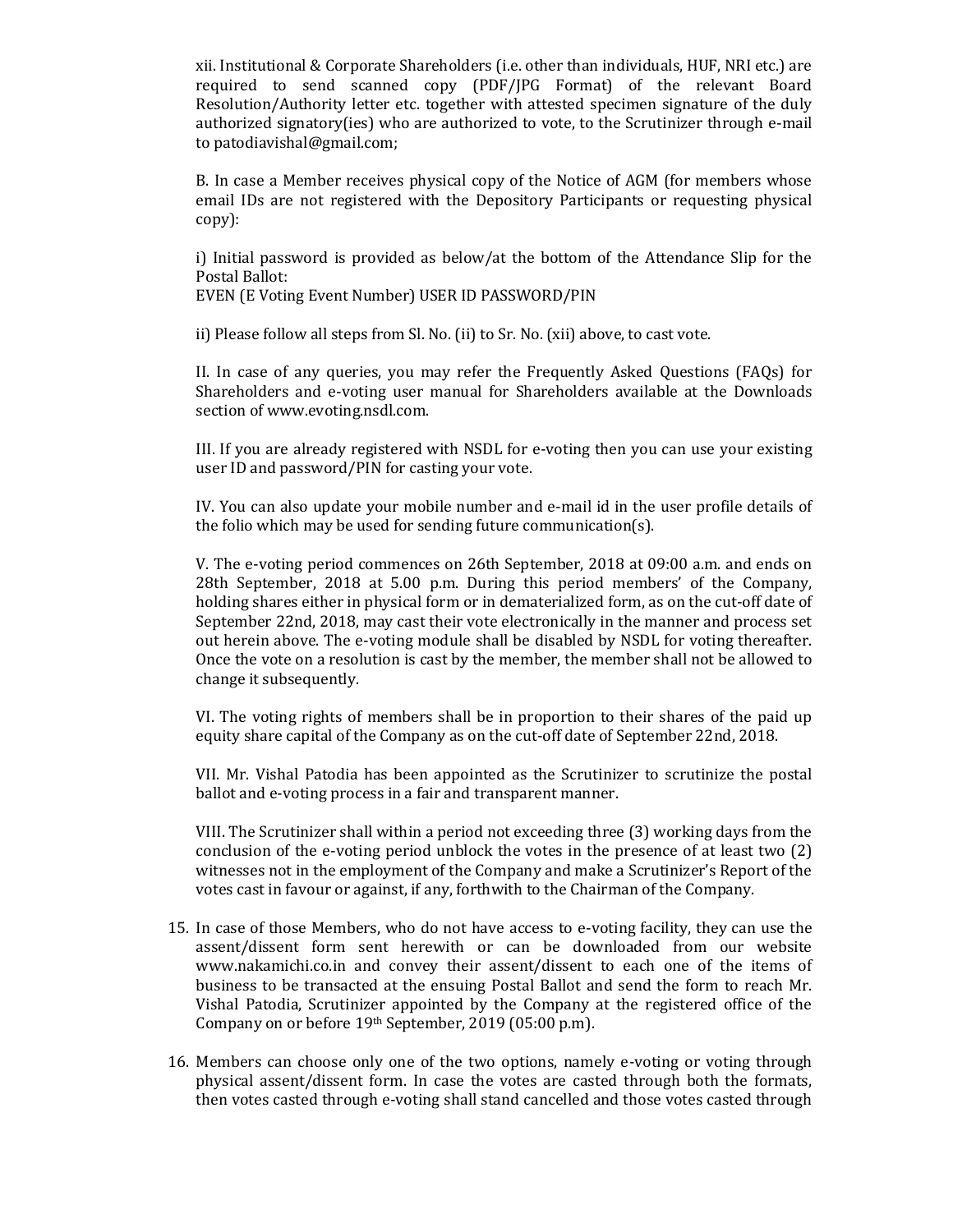physical assent/dissent form would be considered, subject to the assent/dissent form being found to be valid.

17. The Results of e-voting, physical assent/dissent and poll, if any, shall be aggregated and declared by the Chairman or by any other person duly authorized in this regard. The results declared along with the Scrutinizer's Report shall be placed on the Company's website www.nakamichi.co.in and on the website of NSDL within two (2) days of passing of the resolutions by the company and communicated to the Stock Exchanges.

# **EXPLANATORY STATEMENT PURSUANT TO SECTION 102 AND SECTION 110 OF THE COMPANIES ACT, 2013.**

The Company has received a letter dated 22<sup>nd</sup> July, 2019 from the Promoters of Nakamichi Securities Ltd, expressing its intention to Voluntarily Delisting of its Equity Share of Company from Calcutta Stock Exchange and for purchase of public shareholding of the Company from the public shareholders of the Company in accordance with the Securities and Exchange Board of India (Delisting of Equity shares) Regulations, 2009.

The reason of the Voluntary Delisting proposal as stated by the Promoter in its letter dated 22<sup>nd</sup> July, 2019 is as follows:

- a) As the Company's promoters has concluded that a successful delist offer will bring the company outside the purview of listing regulations.
- b) Further the promoters believe that such an exercise if successful, would offer more flexibility and greater efficiency in the operations and management of the Company to support its business and meet the requirements of its customers.
- c) The Promoter also believes that a delisting offer will provide an exit opportunity for the public shareholders of the Company, the Equity shareholders.
- d) Inoperative mode of the Calcutta Stock Exchange Ltd.
- e) There has been no trading in the shares of the Company for the last 18 Years.

The promoter thus intends to purchase the outstanding publicly held equity shares of the company and delist the shares from the CSE pursuant to and in accordance with the Delisting Regulations.

As per the delisting regulations a company may voluntarily delist its equity shares from the stock exchanges where its equity shares are listed, if the acquirer provides an exit opportunity to the shareholders of the company and accepts exit price for delisting the equity shares in accordance with process prescribed in the delisting regulations and subject to the other terms and conditions therein.

In terms of the regulation 8 of the delisting regulations, the delisting proposal requires the approval of the shareholders of the company by way of a special resolution passed through a postal ballot in accordance with the delisting regulations. As per the terms of delisting regulations, the special resolution passed by the shareholder shall be acted upon only if the votes cast by the public shareholders in favour of the delisting proposal amount to at least two times the number of votes cast by the public shareholders against it.

The delisting proposal is conditional upon:

- The number of equity shares tendered in the delisting proposal at or below the exit price being sufficient to result in the delisting proposal being successful in terms of the delisting regulations;
- Receipt of such approvals as may be required for such acquisition under applicable laws;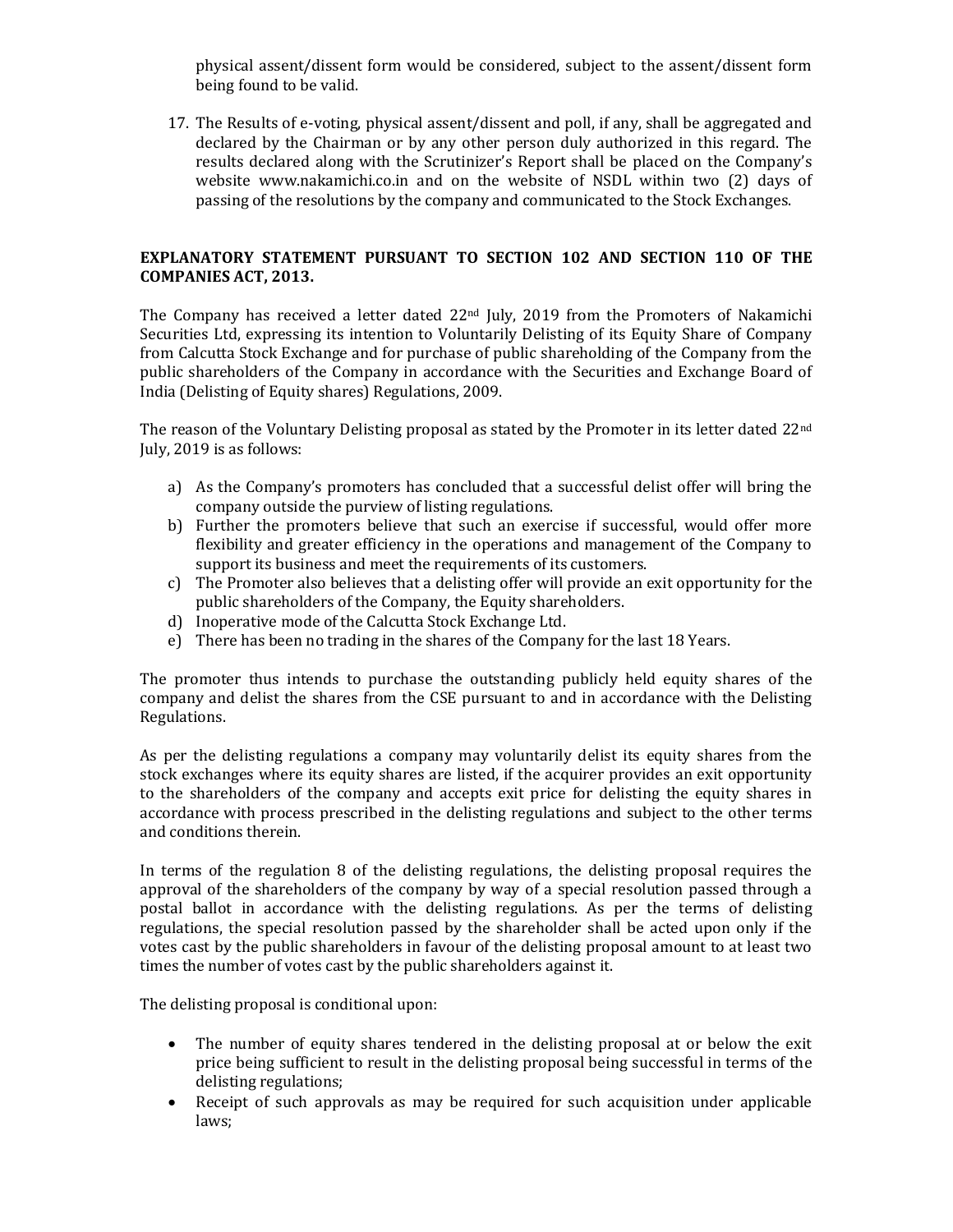- There being no amendments to the delisting regulations or any applicable regulations which would prejudice the acquirer in proceeding with the delisting proposal;
- Such other terms and conditions as may be set out in the letter of offer to be sent to the shareholders.

Accordingly, the approval of the shareholders is sought for the aforesaid special resolution, after which the promoter will proceed at its discretion, to make an offer to the shareholders of the company and purchase the shares at the exit price in accordance with the provisions of the delisting regulations. The Board, therefore, places the proposed resolution for your consideration and recommends that it be passed as special resolution.

> By order of the Board For Nakamichi Securities Limited

> > Snigdha Tibrewala

Whole-time Director

Date: 8th August, 2019 Place: Kolkata DIN: 02801711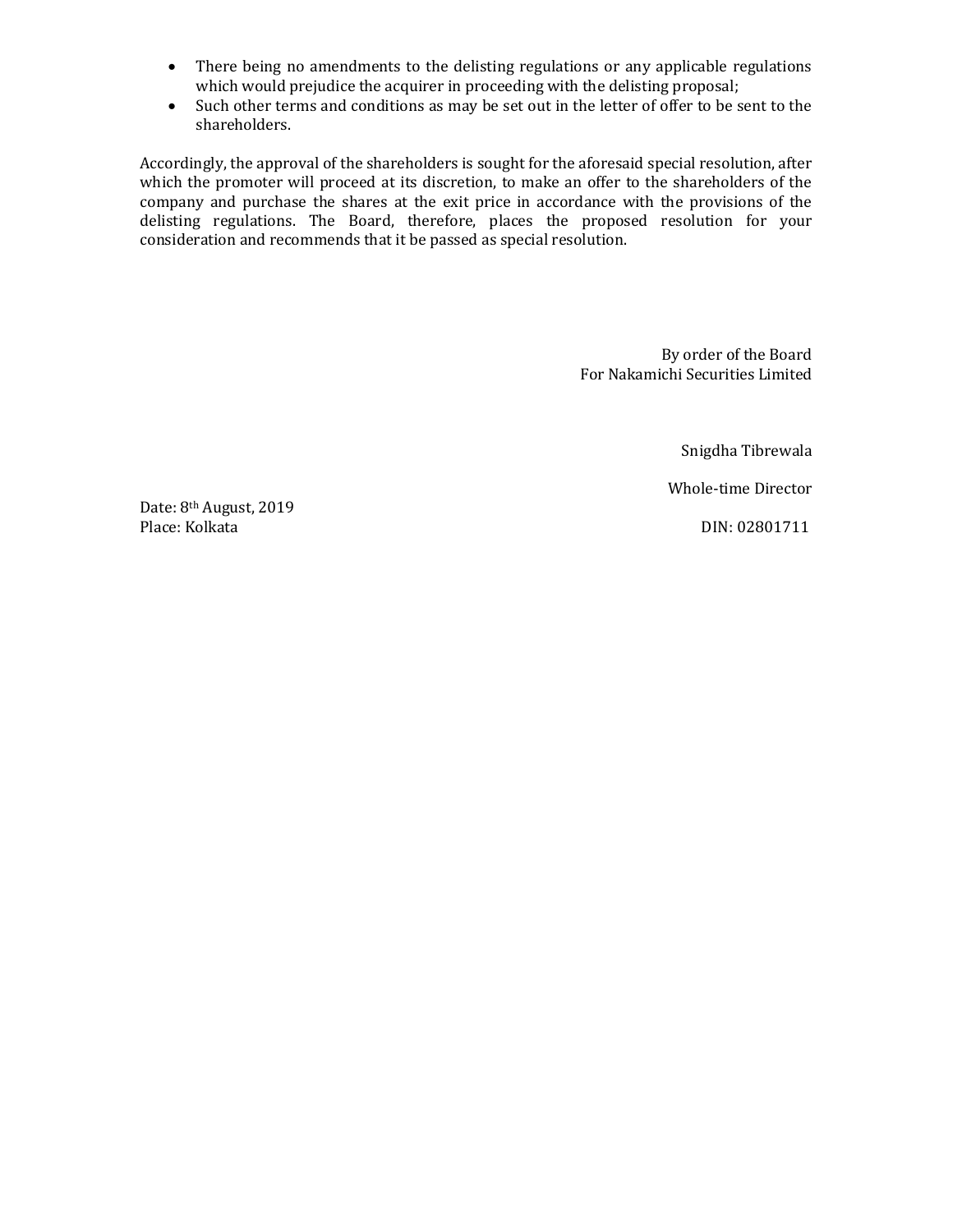# **NAKAMICHI SECURITIES LIMITED CIN: L67120WB1990PLC048496 Registered Office: 27B, Camac Street, 4th Floor, Kolkata- 700016 Tel: 033 4017-5200; [investorcell@nakamichi.co.in;](mailto:investorcell@nakamichi.co.in) Website: [www.nakamichi.co.in](http://www.nakamichi.co.in/)**

# **POSTAL BALLOT FORM**

1. Name and Registered address of sole/ First name Member (IN BLOCK LETTERS)

2. Name or name(s) of the joint holder(s) (if any)

3. Registered folio no. / DP & Client ID No\*.: (Applicable to investors holding shares in Dematerialized form)

4. No. of share(s) held

5. I/we hereby my/our votes in respect of the following Resolution to be passed through Postal Ballot for the business stated in the Notice dated 8th August, 2019 of the Company by sending my/ our assent dissent to the said resolution by placing the tick ( $\sqrt{ }$ ) mark in the appropriate box below:

| <b>Description</b>                                                                                                                                                                                                                             | No of shares | I/We assent to<br>the resolution<br>(FOR) | I/We dissent<br>to the<br>resolution<br>(AGAINST) |
|------------------------------------------------------------------------------------------------------------------------------------------------------------------------------------------------------------------------------------------------|--------------|-------------------------------------------|---------------------------------------------------|
| Special Resolution for approval of<br>Voluntarily Delisting of equity shares of<br>the Company from Calcutta Stock<br>Exchange Ltd. Under Regulation 8 read<br>with Regulation 27 of the SEBI (Delisting<br>of Equity Shares) Regulations 2009 |              |                                           |                                                   |

Place: Kolkata

Date: 8<sup>th</sup> August, 2019 **(Signature of the shareholder)** 

## ELECTRONIC VOTING PARTICULARS

| <b>EVEN</b>             | <b>LOGIN ID</b> | PASSWORD |
|-------------------------|-----------------|----------|
| (E-voting Event Number) |                 |          |
|                         |                 |          |

Notes: (i) if the voting rights are exercised electronically, there is no need to use this form.

(ii) Please read the instructions printed overleaf carefully before exercising your

Vote.